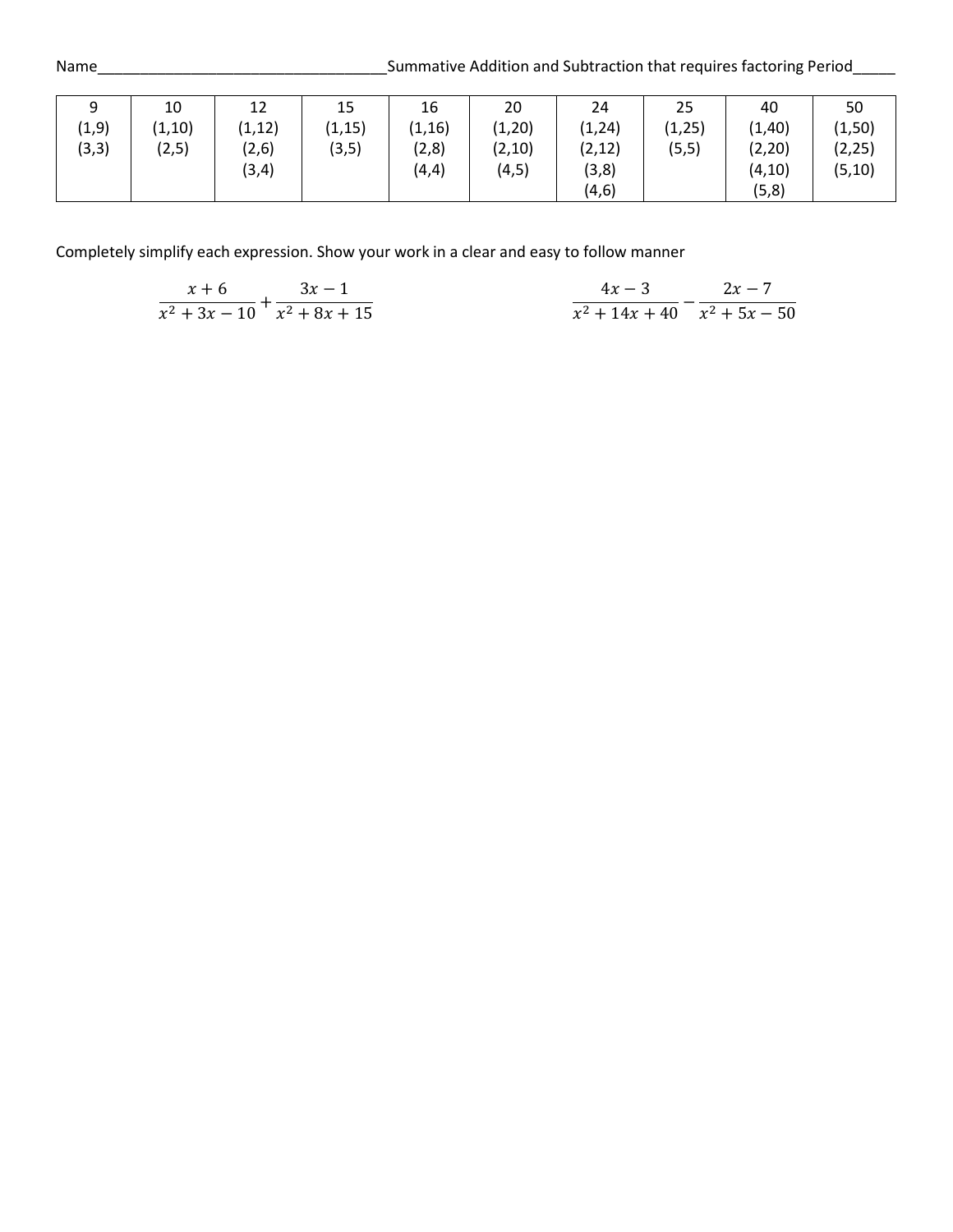| a<br>ٮ | 10      | 12      | 15      | 16      | 20      | 24      | 25      | 40      | 50      |
|--------|---------|---------|---------|---------|---------|---------|---------|---------|---------|
| (1, 9) | (1, 10) | (1, 12) | (1, 15) | (1, 16) | (1, 20) | (1, 24) | (1, 25) | (1, 40) | (1, 50) |
| (3,3)  | (2, 5)  | (2,6)   | (3, 5)  | (2,8)   | (2, 10) | (2, 12) | (5, 5)  | (2, 20) | (2, 25) |
|        |         | (3, 4)  |         | (4, 4)  | (4, 5)  | (3, 8)  |         | (4, 10) | (5, 10) |
|        |         |         |         |         |         | (4, 6)  |         | (5,8)   |         |

| $x+7$ $4x-1$              | $2x - 5$ $3x - 8$              |
|---------------------------|--------------------------------|
| $x^2-10x-24$ $x^2+22x+40$ | $x^2 + 6x + 9$ $x^2 - 5x - 24$ |

Month of Peace Extra Credit #1 (be brief in response)

Explain a calm and fair way to resolve a conflict between two of your friends having an argument.

Month of Peace Extra Credit #2 (be brief in response)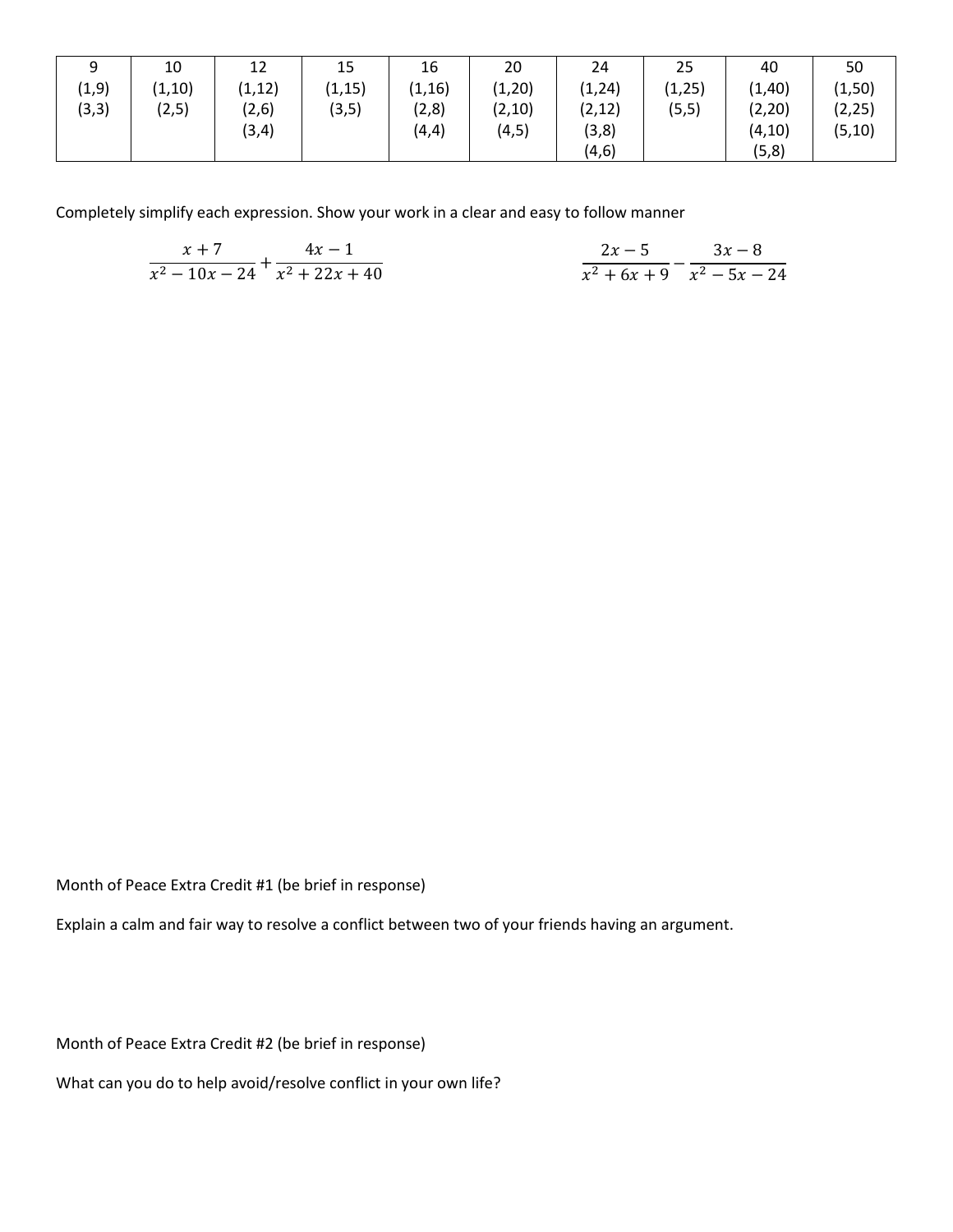| 9      | 10      | 12      | 15      | 16      | 20      | 24      | 25      | 40      | 50      |
|--------|---------|---------|---------|---------|---------|---------|---------|---------|---------|
| (1, 9) | (1, 10) | (1, 12) | (1, 15) | (1, 16) | (1, 20) | (1, 24) | (1, 25) | (1, 40) | (1, 50) |
| (3,3)  | (2,5)   | (2,6)   | (3, 5)  | (2,8)   | (2, 10) | (2, 12) | (5, 5)  | (2, 20) | (2, 25) |
|        |         | (3, 4)  |         | (4, 4)  | (4, 5)  | (3, 8)  |         | (4, 10) | (5, 10) |
|        |         |         |         |         |         | (4, 6)  |         | (5, 8)  |         |

$$
\frac{x+8}{x^2+23x-50} + \frac{5x-2}{x^2+10x-24}
$$
\n
$$
\frac{4x-3}{x^2+12x+20} - \frac{2x-7}{x^2+6x-40}
$$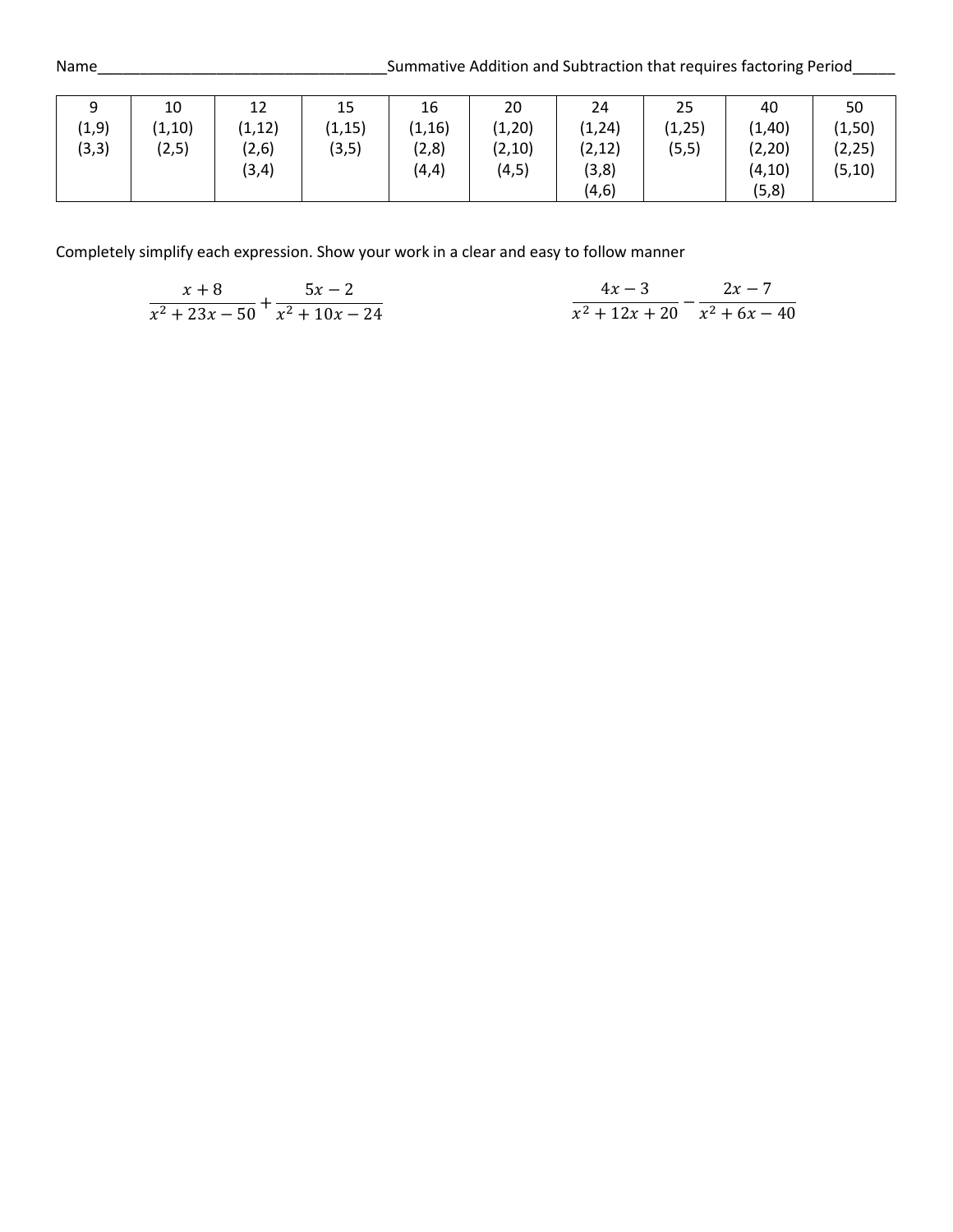| a<br>ٮ | 10      | 12      | 15      | 16      | 20      | 24      | 25      | 40      | 50      |
|--------|---------|---------|---------|---------|---------|---------|---------|---------|---------|
| (1, 9) | (1, 10) | (1, 12) | (1, 15) | (1, 16) | (1, 20) | (1, 24) | (1, 25) | (1, 40) | (1, 50) |
| (3,3)  | (2, 5)  | (2,6)   | (3, 5)  | (2,8)   | (2, 10) | (2, 12) | (5, 5)  | (2, 20) | (2, 25) |
|        |         | (3, 4)  |         | (4, 4)  | (4, 5)  | (3, 8)  |         | (4, 10) | (5, 10) |
|        |         |         |         |         |         | (4, 6)  |         | (5,8)   |         |

| $x+9$ $4x-1$                           | $3x-4$ 6x - 1            |  |
|----------------------------------------|--------------------------|--|
| $\sqrt{x^2-11x+24}$ $\sqrt{x^2-3x-40}$ | $x^2-10x+25$ $x^2-2x-15$ |  |

Month of Peace Extra Credit #1 (be brief in response)

Explain a calm and fair way to resolve a conflict between two of your friends having an argument.

Month of Peace Extra Credit #2 (be brief in response)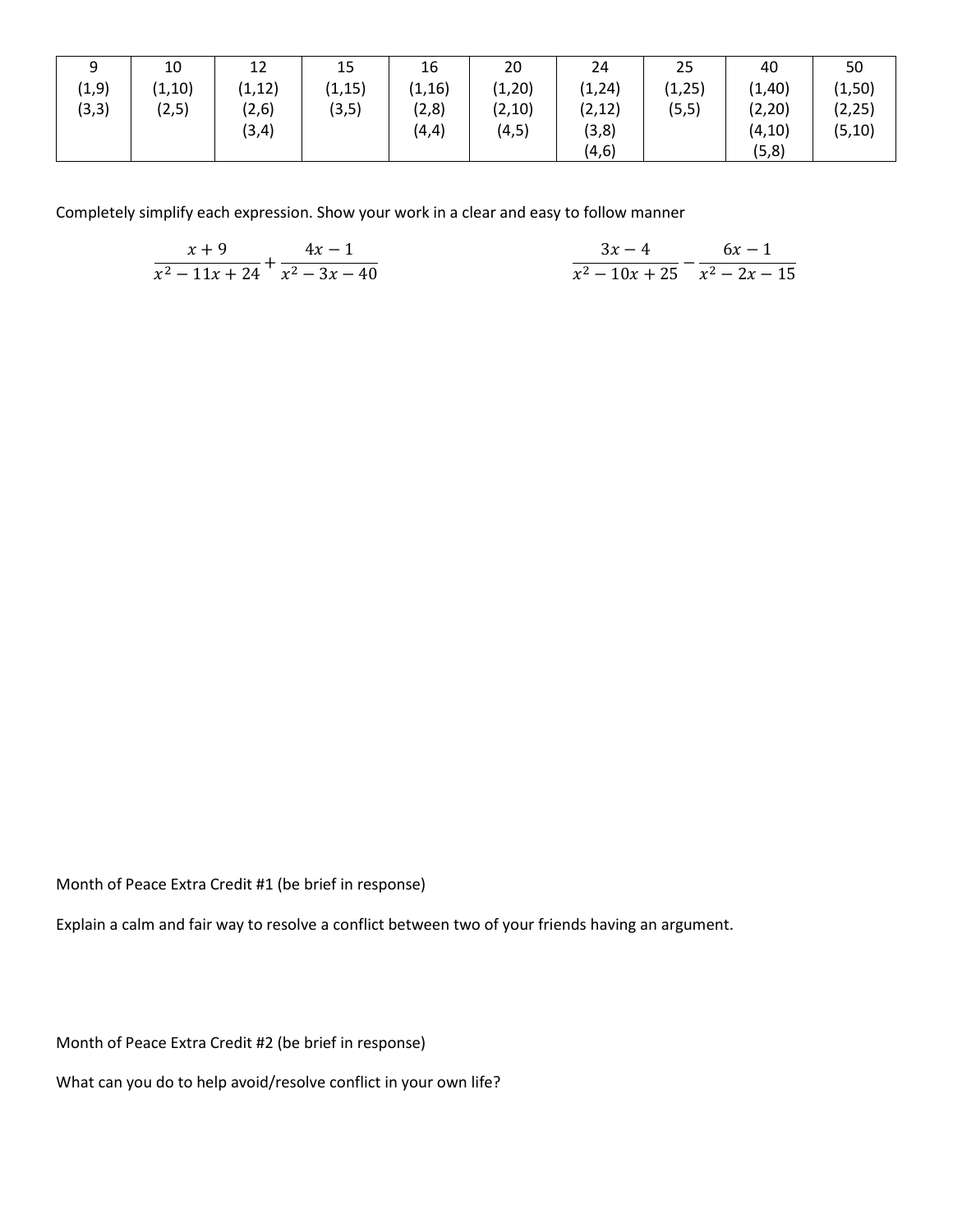| a<br>ر | 10      | 12      | 15      | 16      | 20      | 24      | 25      | 40      | 50      |
|--------|---------|---------|---------|---------|---------|---------|---------|---------|---------|
| (1, 9) | (1, 10) | (1, 12) | (1, 15) | (1, 16) | (1, 20) | (1, 24) | (1, 25) | (1, 40) | (1, 50) |
| (3,3)  | (2, 5)  | (2,6)   | (3, 5)  | (2,8)   | (2, 10) | (2, 12) | (5, 5)  | (2, 20) | (2, 25) |
|        |         | (3, 4)  |         | (4, 4)  | (4, 5)  | (3, 8)  |         | (4, 10) | (5, 10) |
|        |         |         |         |         |         | (4, 6)  |         | (5,8)   |         |

$$
\frac{x+7}{x^2+8x-20} + \frac{2x-5}{x^2+11x+10}
$$
\n
$$
\frac{4x-1}{x^2+14x+24} - \frac{7x-3}{x^2-4x-12}
$$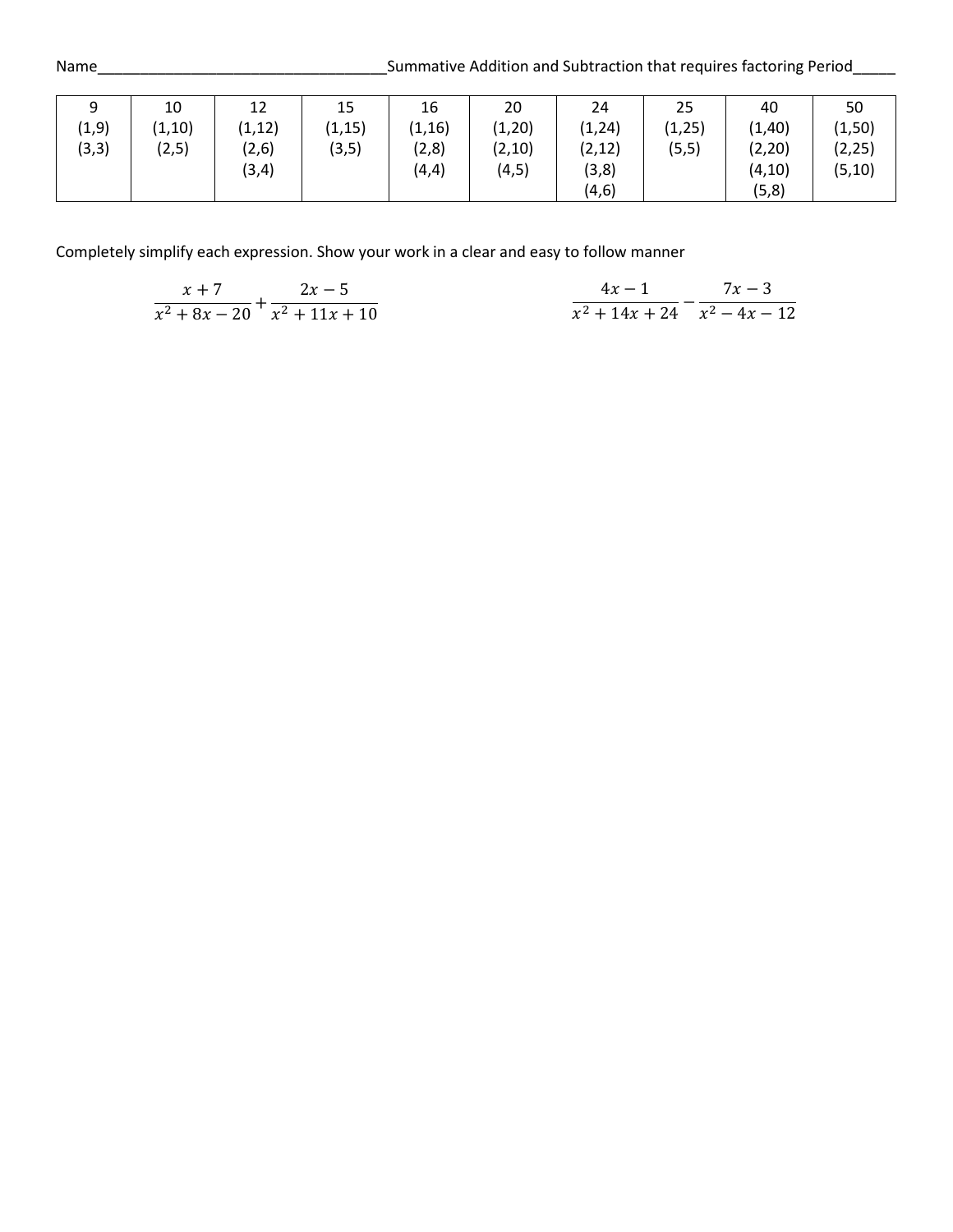| a<br>◡ | 10      | 12      | 15      | 16      | 20      | 24      | 25      | 40      | 50      |
|--------|---------|---------|---------|---------|---------|---------|---------|---------|---------|
| (1, 9) | (1, 10) | (1, 12) | (1, 15) | (1, 16) | (1, 20) | (1, 24) | (1, 25) | (1, 40) | (1, 50) |
| (3,3)  | (2, 5)  | (2, 6)  | (3, 5)  | (2,8)   | (2,10)  | (2, 12) | (5, 5)  | (2, 20) | (2, 25) |
|        |         | (3, 4)  |         | (4, 4)  | (4, 5)  | (3, 8)  |         | (4, 10) | (5, 10) |
|        |         |         |         |         |         | (4, 6)  |         | (5,8)   |         |

| $x + 10$ $4x - 1$              | $2x - 5$ $8x - 1$               |  |
|--------------------------------|---------------------------------|--|
| $x^2-10x+24$ $\bar{x}^2+6x-40$ | $x^2 + 8x + 16$ $x^2 - 1x - 20$ |  |

Month of Peace Extra Credit #1 (be brief in response)

Explain a calm and fair way to resolve a conflict between two of your friends having an argument.

Month of Peace Extra Credit #2 (be brief in response)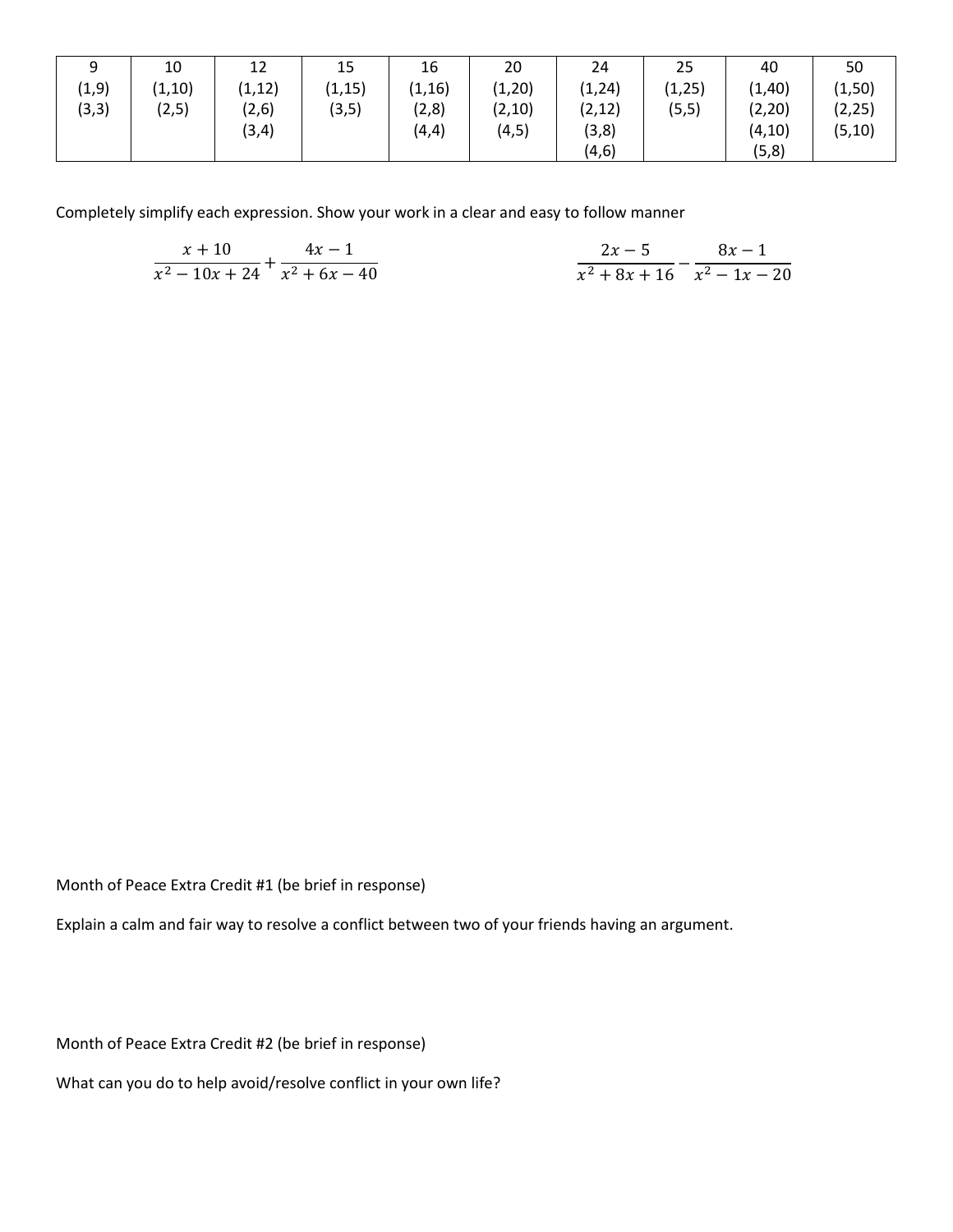| 9      | 10      | 12      | 15      | 16      | 20      | 24      | 25      | 40      | 50      |
|--------|---------|---------|---------|---------|---------|---------|---------|---------|---------|
| (1, 9) | (1, 10) | (1, 12) | (1, 15) | (1, 16) | (1, 20) | (1, 24) | (1, 25) | (1, 40) | (1, 50) |
| (3,3)  | (2,5)   | (2,6)   | (3, 5)  | (2,8)   | (2, 10) | (2, 12) | (5, 5)  | (2, 20) | (2, 25) |
|        |         | (3, 4)  |         | (4, 4)  | (4, 5)  | (3, 8)  |         | (4, 10) | (5, 10) |
|        |         |         |         |         |         | (4, 6)  |         | (5, 8)  |         |

$$
\frac{x+9}{x^2+39x-40} + \frac{2x-3}{x^2+41x+40} \qquad \qquad \frac{6x-1}{x^2-12x+20} - \frac{2x-7}{x^2-9x-10}
$$